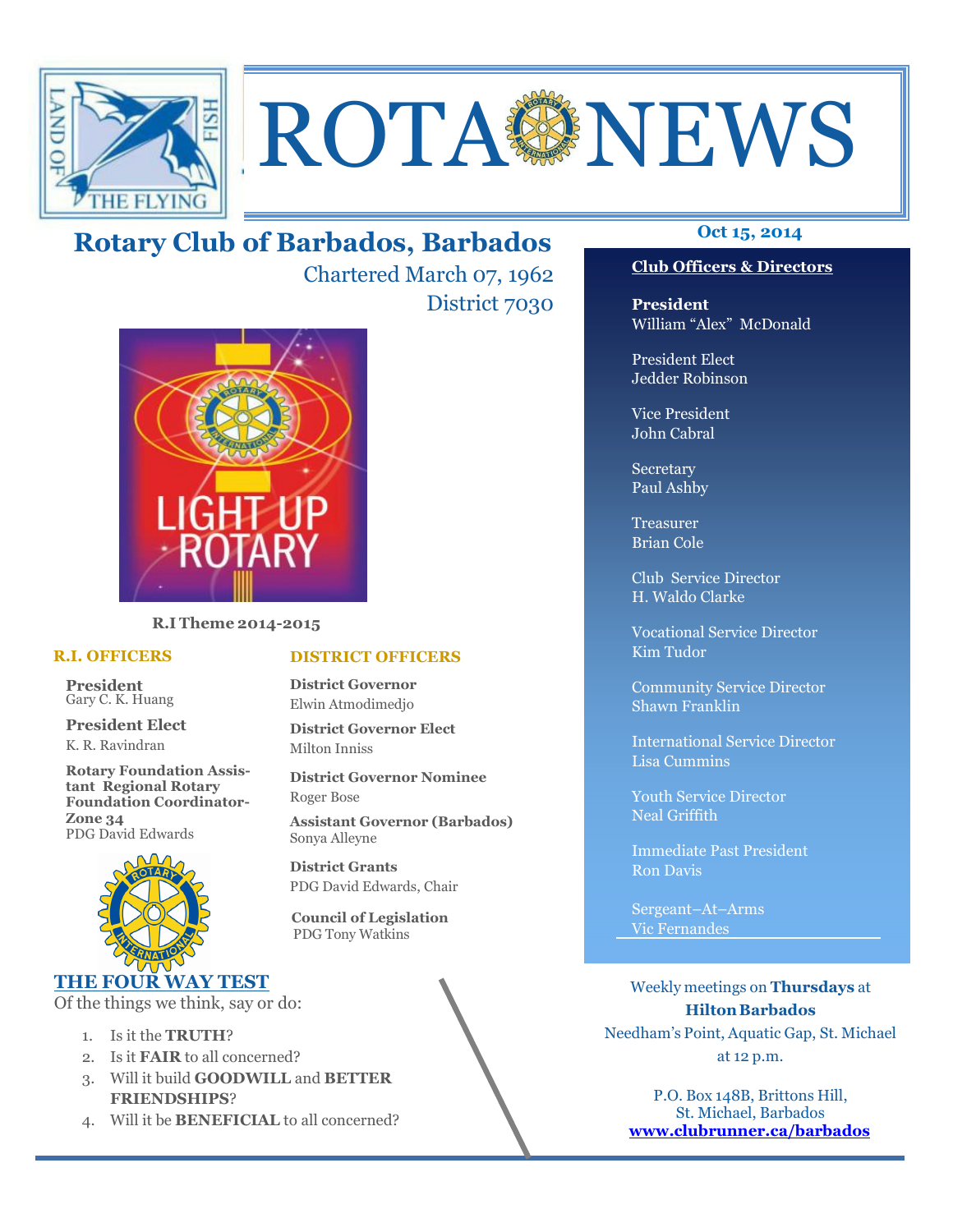# **THE ROTARY CLUB OF BARBADOS WELCOMES ALL VISITING ROTARIANS AND GUESTS**

### **October is designated Vocational Service Month**

**Today Wednesday October 15 is the Special Joint Dinner Meeting in honour of the Official Visit by DG and his partner. This meeting is being held at Raddison Resorts** 

**The Rotary Clubs of Barbados welcome DG Elwin Atmodimedjo. and his Partner in Service Maureene** 



*Taken from— DG Newsletter #1– 2013-7* 

Elwin Atmodimedjo was born on March 14, 1962 in Paramaribo Suriname. He is married to Maureene and they have three children, two boys and a daughter: Matthew(*17)*, Joshua(*16)*, Morijah (*11)*.

Elwin is a charter member of his Rotary Club Paramaribo Residence. When the Club was Chartered in 2002, he filled in the position of Sergeant At Arms. In 2004-05 he was President of the Club and assisted the Secretary in 2005-06. Elwin has served 3 terms as Assistant Governor: from 2008-09 / 2010-11 / 2011-12

In 2010 Elwin initiated a new Rotaract Club : Rotaract Club F.R.E.S.H which was Chartered in November.

Triggered by their eldest son Matthew, who has some form of autism, Elwin and his wife started in 2002 research on the subject of Autism - in 2004 co-founding the CONECTO Foundation, a private NGO for helping children who have a form of autism.

# **Today, the Greeting Team is made up of former Director Horace King and PE Jedder Robinson**

**Horace King** who joined the Rotary Club of Barbados on October 31, 1963 was one of the "Lucky 25 – Persons in the Community recognized by the Rotary Club of Barbados at our 25th Anniversary." ( Sunday Advocate, March 15, 1987)

In 2013 District Governor Hervé Honoré



presented Past Director Horace with a Special Commemorative Pin to recognize his 50 years of service as a member of the Rotary Club of Barbados. *The Profile In Community Service for PD* 

*Horace can be reviewed on our website in the RotaNews on January 09 and 16, 2014* 



### **President Elect Jedder F. Robinson**

joined the Club on June 09, 2005. He has served as Director Club Service 2011-12, Director of Vocational Service 2012-2014 and Quarter Master. As PE he is currently leading the planning for Carols by Candlelight scheduled for December 07 at Ilaro Court.

# **FOR THOSE WHO MISSED OCTOBER 09 WHICH WAS A BUSINESS MEETING; HERE ARE THE HIGHLIGHTS.**

In the absence of President Alex and Vice President John, PDG David with short notice took the Chair and a Jacket and conducted the meeting with his usual aplomb.

A number of Rotarians had earlier joined Rotarian Steve Cozier and his family at the Service of Thanksgiving for the Life of his father, Mr. Frederick "Cosh" Lloyd Cozier at the James Street Methodist Church.

SAA Vic in keeping with the Biblical Tradition extracted with mercy on the small gathering.

Chair PDG David gave an update on the Official Visit of the District Governor and reminded members of the significance of the visit and the requirement for all members to attend. He further reminded that it was also an evening for Partners in Service.

Following is a Summary of presented Reports.

# **CLUB SERVICE - DIRECTOR WALDO**

- Attendance has improved with 66% on Oct 02
- Fines are on average \$200.00 weekly
- Continued improvement with content of the RotaNews with Greeter Bios and Profiles in Community Service of the Rotarians who have been members for over 20 years. Interviews are conducted by Rotarian Diana
- A workshop on the use of ClubRunner is proposed
- Wine Tasting Evening Oct 17 PP Vic & Ferida Fernandes. Donation \$30.00

# **COMMUNITY SERVICE - DIRECTOR SHAWN**

- Plans are progressing well, in the first instance, to train one person per shift, at the Children's Homes in Safety & Health. The course will be certified by the Heart & Stroke Foundation
- Sponsorship is requested for the purchase of the Manuals
- Request for Financial Assistance for the repair and cleaning up of the surroundings of two homes
- Notice of National Heritage Zone Walk
- Support given to two events for Senior Citizens Month

A question on the status of HBI and the QEH was raised. The Club was assured that appropriate action was being taken to regularize the status of the QEH.

# **Continued next page**

# **Meeting Details**

**Thursday, October 02, 2014 Sergeant-At-Arms: PP Vic Fernandes** 

- **Attendance 49%**
- **Raffle \$150.00**
- **Winner Trevor Whitehall**
- **Fines \$179.00**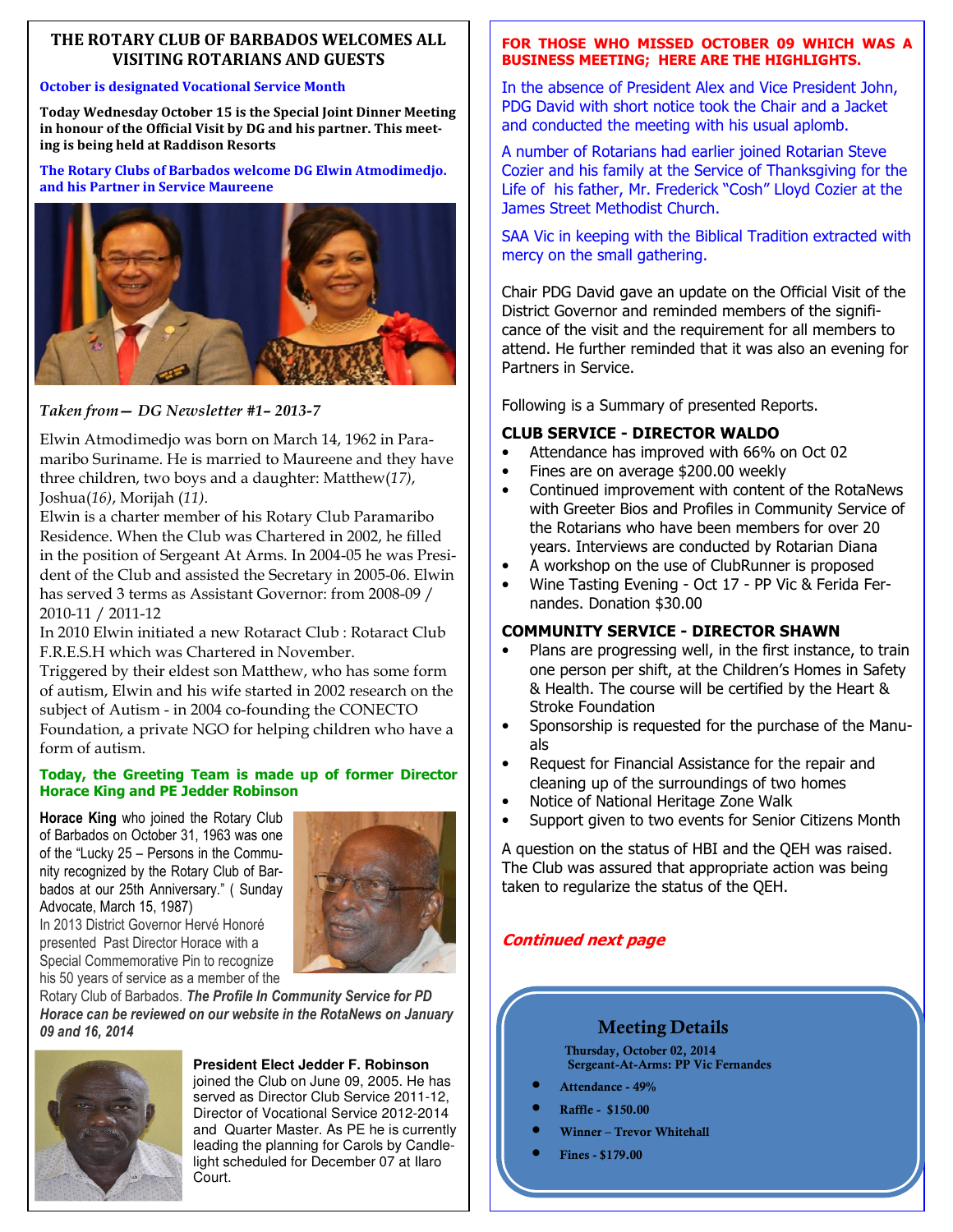# **BUSINESS MEETING—DIRECTOR REPORTS (CONT'D)**

# **FUND RAISING - PE JEDDER**

- Carols by Candlelight is on December 07; which is a week earlier than usual
- At the next FRC Meeting, the Committee headed by PP Norman is scheduled to provide an update on measures to reduce the production costs but not the quality of the output
- Housekeeping matters related to the Government Agencies, COSCAP and other agencies are in-hand
- Tickets are expected to be available for October 30th
- PP John Mackenzie is finalizing the Bar Roster

# **SCHOOL HOUSE PROJECT - PP RON**

Members were invited to visit the proposed home for the School House Project at Britton's Hill on Sunday October 12th from 3.00 p.m. It is expected that the tour would be for about one hour. =========================================

# **SPECIAL CLUB AWARDS**

President Alex has asked to inform the club that he will be introducing a special quarterly awards initiative, which by virtue of its design will cater to acknowledging "member excellence" in the following areas;

- Attendance
- Engagement
- Spirit of Rotary
- Fun Awards

 He therefore invites you to attend our last meeting of this month - October 30, when the announced recipients would be awarded. *Director Waldo* 

### ========================================= **PRESENTATION BY HE BHC MRS. VICTORIA DEAN CONCLUDES**

# *Impressions from a small island (or ten things I've learnt about Barbados in ten months).*

# **She was introduced by Past President Sir Trevor.**

**On a lighter note, SPORT** can't go without a mention either. Cricket obviously. I very much enjoyed the matches between England and the West

Indies earlier this year. But I am even more looking forward to the test tour next spring. And I am delighted that Barbados is one of the venues once again. English cricket fans would find it very odd were it not on the list. But sport in Barbados is about so much more: road tennis, dominoes, netball, motor racing, sailing, rugby, Brathwaite's Commonwealth Games medal ... I had the privilege of being part of the Top Gear festival in May this year. On the one hand a great British export but above all it worked because it gelled with something many Barbadians care about: motor racing and having a good time.



**SIZE DOES MATTER**. Barbados is a small and proud nation. Small can be powerful (believe me!) And there is strength in small nations coming together to cooperate. As seen most recently in the SIDS conference in Samoa. Small is also wonderful for different reasons.

Although I found it strange at first, I have grown to love the fact that you can't go anywhere on this island without seeing someone you know. It makes you feel safe and welcomed.

# **PRESENTATION BY HE BHC MRS. VICTORIA DEAN (CONT'D)**

When I first moved here I found it very odd that people would describe the West coast as 'far away' from Bridgetown or say things like, 'oh no I don't want to drive all the way up there'. But clearly a little part of me is becoming Bajan. I am firmly a Southie not a Westie. And an invitation all the way to the other end of the island seems a million miles away... even though when I lived in the UK I commuted over an hour and half to work each morning ... and an hour and a half again on the way back.

**AND SO DOES HISTORY**. IT MATTERS TOO. I am acutely conscious as British High Commissioner of the role Britain has played here in this country. Some of it good, some of it lasting, some of it shameful. But my very strong argument on UK-Barbados history is that we must acknowledge and celebrate our shared past; let it be the platform or the basis our relationship is built on. But let it not define us for always. We are collectively rather good at describing what has characterised the relationship for the past forty years. Where we need to get to is the point where we know what we want it to be about in the next forty.

And finally I can't comment on life in Barbados and all I've learnt about it so far, without mentioning the concept of **LIME**. Not the telephone company formerly known as Cable and Wireless (a great UK export by the way). A great phrase. I had to have it explained to me when I moved here and I'm still looking for a perfect definition so I can share it with others. The closest I've got is that Barbadians know how to have a good time, spent together. And when you live somewhere as beautiful as this island, why wouldn't you?

# **THE FUTURE?**

I am lucky enough to have three more years ahead of me to discover so much more about this wonderful country, to call it home.

There are lots of issues for Barbados to tackle. The economic situation. Concerns about rising crime levels. The relationship with other Small Islands Developing States, Tourism. Financial service sector. Climate change. Regional cooperation. Vulnerability to exogenous shocks – economic or climactic.

Above all I hope it will be a bright future for Barbados. And for UK-Barbados relations.

# **The Vote of Thanks was given by PDG David**

**================================** 



**As I sat in the audience at the White House on 7 October, listening to 10 amazing Rotary women tell the stories of their volunteer efforts, two quotes kept running through my mind. First,** *"Be the change you wish to be in the world"* **(Mahatma Gandhi) and second, "***Never underestimate the power of a small group of people to change the world. In fact, it is the only way it ever has***" (Margaret Mead).** *By Julia D. Phelps, RI director - Taken from –"These women of Rotary are changing the world"* 

*The Rotarians Honored were -* Marion Bunch, Deepa Willingham, Bernadette Blackstock, Michelle Candland, Carolyn Jones, Ginger Vann, Jacqueline Parsons, Elizabeth Usovicz, Jane Winning, and Carol Butler.

===============================================

**VOCATIONAL SERVICE MONTH - CELEBRATING OUR AWARDEES - Pride of Workmanship Awards Dinner Meeting - October 23, from 7.00 p.m. at the Hilton Barbados** 

# **Continued next page**